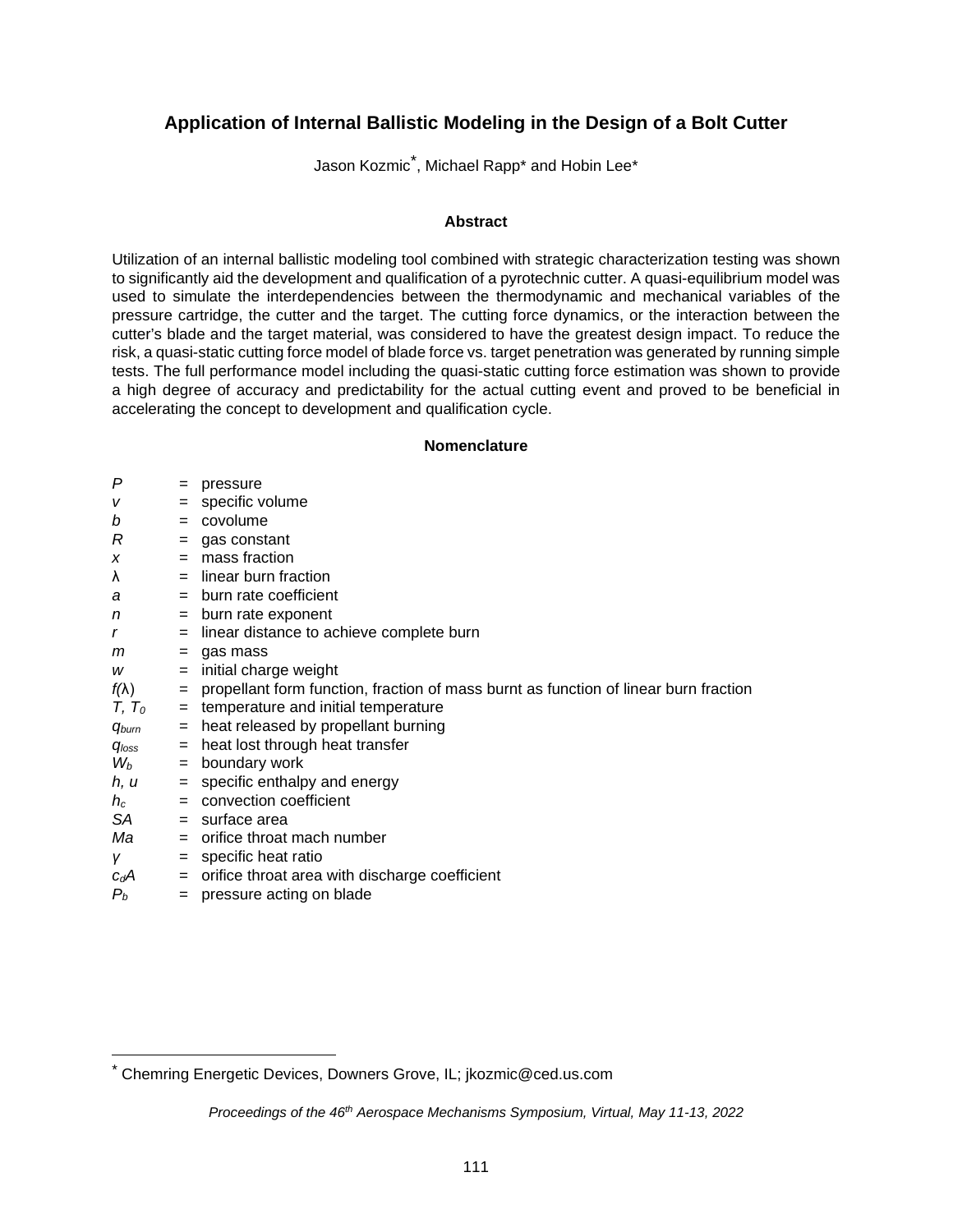# **Introduction**

Internal ballistic modeling of pyrotechnic devices early in the development phase is an important tool to help understand design sensitivities and aid in the selection of critical design parameters. When the device requires predictable fracture or permanent deformation of structural elements, the dynamics and non-linear responses of the structural elements play a significant role in the overall performance of the pyrotechnic device. Examples of such devices are pyrotechnic cutters and pyrotechnic valves. For the pyrotechnic cutter, the material responses of the blade and the target, and for the pyrovalve, the fracturing of the material to open up the flow passage, have significant impact on the overall design of the device. These material responses are highly non-linear and transient so detailed strength and fracture models for such events are often not available. However, simplified models grounded in strategically designed engineering tests can often be a valuable substitute when timelines do not support obtaining specific high fidelity material models. Furthermore, there are many design factors that influence variability and cutting performance, including blade and anvil material, hardness, and geometry which can be captured in such tests. It was suggested by H. Lee [1] that a quasi-static (QS) cutting test could be a potentially useful means to characterize the complex cutting action. It is the goal of this work to demonstrate the applicability of this idea.

Chemring Energetic Devices (CED) has recently designed and qualified the pyrotechnic bolt cutter depicted in Figure 1 to reliably sever a 6.35 mm (0.250 inch) diameter custom 455 H1000 steel target rod. Internal ballistic modeling of the device was performed and supplemented with a simple, attainable fracture model tailored to the specific target being severed. The simple fracture model testing was performed early in the development phase knowing it would have major implications in the cutter design. The ballistic model and the fracture model were then used to help select critical design features such as the shear pin size and required propellant charge.



*Figure 1. Qualified Pyrotechnic Bolt Cutter* 

# **Cutter Description and Analytical Model**

The pyrotechnic bolt cutter is a guillotine style cutter designed to sever a 6.35-mm (0.250-inch) diameter custom 455 H1000 steel rod. The cutter includes an inert cutter body with a hardened blade secured within the body using a shear pin and an anvil which reacts to the target during cutting forces and prevents the blade from exiting the cutter body following completion of target severance. The cutter body is powered by a hermetically sealed pressure cartridge containing a main charge (RDX-based composite propellant) and is initiated using redundant initiators each primarily containing a BKNO $_3$  ignition charge. A conceptual layout is provided in Figure 2.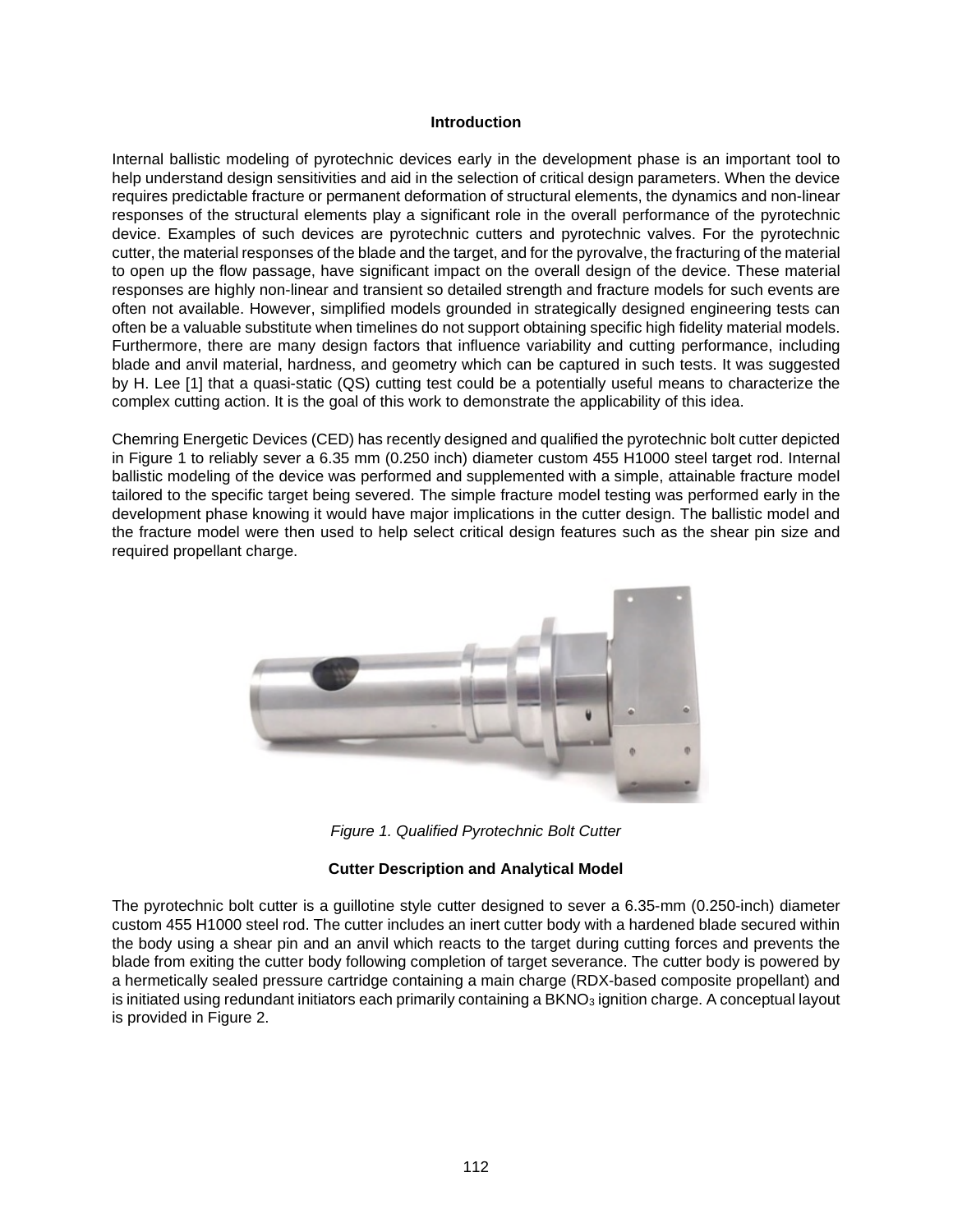

*Figure 2. Conceptual Layout of Pyrotechnic Bolt Cutter* 

Upon receiving the all-fire stimulus, the  $BKNO<sub>3</sub>$  ignition charge within each initiator produces high temperature products of combustion which flow through small passages connecting the pressure cartridge initiator ports to the main charge chamber. These products ignite the main charge, which produces high pressure and high temperature gases behind the cutter blade. When the cutter body pressure reaches a sufficient pressure, the shear pin restraining the cutting blade fractures and the blade begins traveling toward the target. As the blade penetrates the target, resistive cutting forces oppose blade motion until uncontrolled crack propagation occurs and fractures the remaining target section, at which point there is little resistance to motion and the blade completes the stroke, striking the anvil.

The internal volume inside the cutter body and pressure cartridge initiator ports, the main charge, shear pin fracture force, and free stroke between blade tip and target are critical design parameters. These values require careful selection to ensure successful severance of the target. An analytical model was created to study these parameters and drive the design and charge selection.

# Analytical Model

CED's internal ballistic model (called CIBAC, CED Internal Ballistics Analysis Code) captures the pertinent physics occurring within the cutter including propellant burning (solid to gas conversion), thermodynamics, the mechanics of the cutting blade's motion, high speed gas flow between internal chambers, heat losses, and resisting forces associated with target severance. At its core, CIBAC is a lumped parameter model in which all solid propellant is converted to an inert working fluid that flows between control volumes and performs boundary work through volume expansion. CIBAC is described by the following equations where index i specifies the gas species (igniter product, output charge product, or initially present gas) and index j specifies the control volume (CV, three total in the device presented herein), and index k specifies the orifice (2 total in the device presented herein).

$$
P_j(v_j - \bar{b}_j) = \bar{R}_j T_j \tag{1}
$$

$$
\bar{R}_j = \sum_i x_{i,j} R_i \tag{2}
$$

$$
\bar{b}_j = \sum_i x_{i,j} b_i \tag{3}
$$

$$
\lambda_{i,j} = \frac{a_i p_j^{n_i}}{r_i} \tag{4}
$$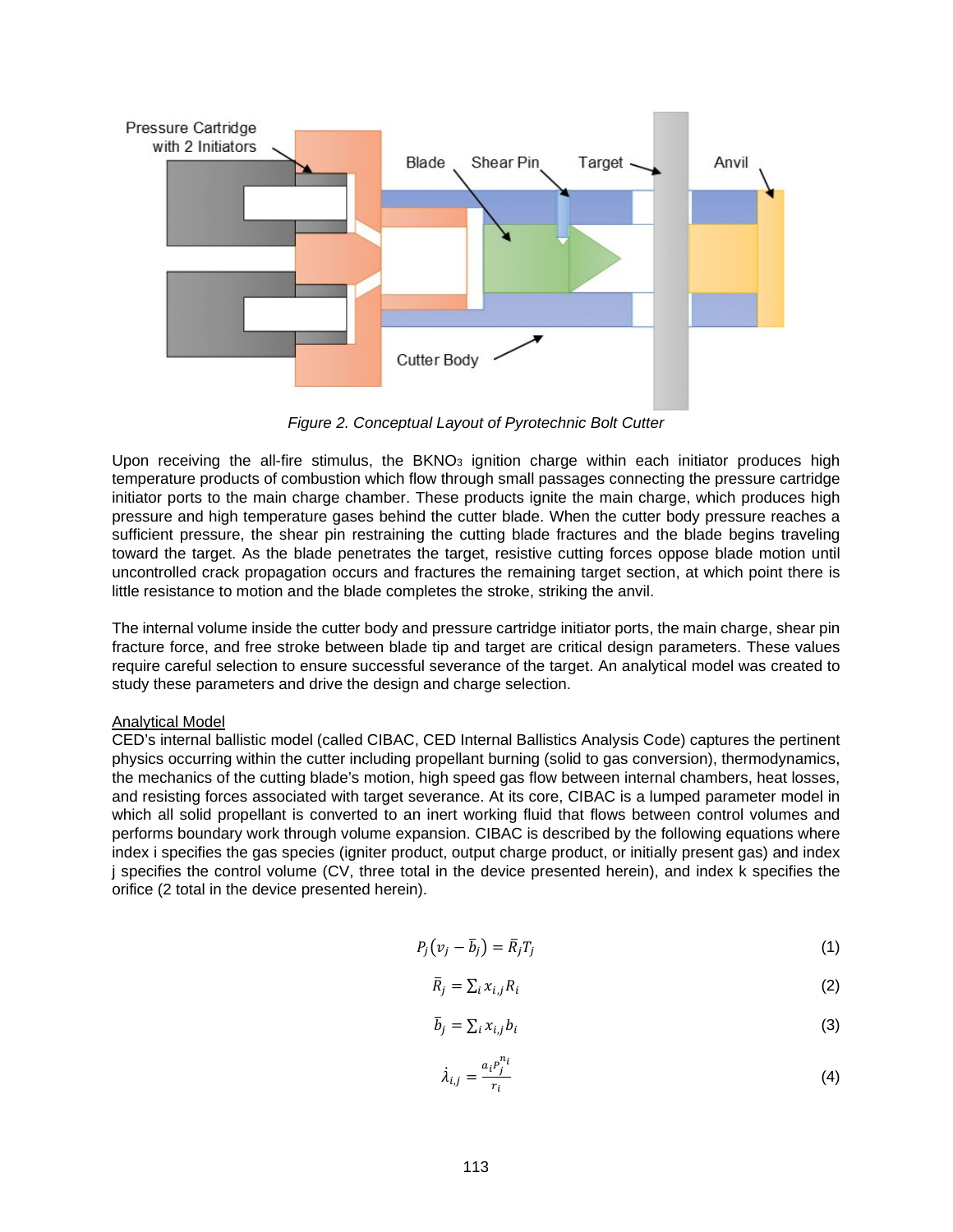$$
\dot{m}_{burn_{i,j}} = w_{i,j} f'_i(\lambda_{i,j}) \dot{\lambda}_{i,j}
$$
\n(5)

$$
\dot{m}_{i,j} = \dot{m}_{in_{i,j}} - \dot{m}_{out_{i,j}} + \dot{m}_{burn_{i,j}} \tag{6}
$$

$$
\dot{T}_j = \sum_i \left[ \dot{m}_{burn_{i,j}} q_{burn_{i,j}} \right] - q_{loss_j} - \dot{W}_{bj} + \sum_i \left[ \dot{m}_{in_{i,j}} \left( \hat{h}_{in_{i,j}} - u_{i,j} \right) \right] - \sum_i \left[ \dot{m}_{out_{i,j}} (\hat{h}_{i,j} - u_{i,j}) \right] \tag{7}
$$

$$
q_{loss_j} = h_{c_j} S A_j \left( T_j - T_{w_j} \right) \tag{8}
$$

$$
\frac{r_{w_j} - r_{0_j}}{r_j - r_{0_j}} = erfc(0) - e^{\frac{hc_j \alpha_j t}{k_j^2}} erfc\left(\frac{hc_j \sqrt{\alpha_j t}}{k_j}\right)
$$
\n(9)

$$
Ma_p = \min \left\{ \left( \left( \left( \frac{2}{(\gamma_p + 1)} \right)^{\frac{\gamma_p - 1}{\gamma_p}} \right)^{\frac{\gamma_p - 1}{\gamma_p}} - 1 \right) \left( \frac{\gamma_p - 1}{2} \right)^{-1} \right)^{\frac{1}{2}}, 1 \right\}
$$
(10)

$$
\dot{m}_p = c_{d_p} A_p M a_p \sqrt{\gamma_p R_p \frac{\tau_p}{1 + \frac{\gamma_p - 1}{2} M a_p^2} \left(\frac{1}{1 + \frac{\gamma_p - 1}{2} M a_p^2}\right)^{\frac{1}{\gamma_p - 1}}}
$$
(11)

$$
P_b A_b - F_c = m_b \ddot{X}_b \tag{12}
$$

Equations  $(1) - (3)$  describe the equation of state for the products of combustion assuming Amagat's Law of Partial Volumes for the gas mixture. Equations (4) and (5) describe the rate of solid propellant to gas conversion (burning). Equation (6) expresses continuity for the gaseous products and Equation (7) expresses conservation of energy for each CV. Equation (8) and (9) describes convective heat losses within the device assuming an infinite plane wall and Equations (10) – (11) describe isentropic nozzle flow through the orifices connecting CVs. Equation (12) expresses conservation of momentum for the cutter blade. The cutting force, Fc which appears in the momentum equation is the major unknown which this work addresses through the use of a simplified quasi-static cutting force profile. This model was implemented in MATLAB and used to evaluate the cutter and to drive critical design decisions.

#### Cutter Force Characterization

The main energy and power requirement for the cutter is driven by the resistive cutting force; therefore, a reasonable analytical model is necessary to build a useful performance model. The high speed cutting event is complex and the cutting force depends not only on the target's quasi-static (QS) stress versus strain characteristics (of which the data are typically available in public domain), but also on the materials strain rate hardening and thermal softening behavior as well. Additionally, the fracture criteria of the target is complex and the detailed failure criteria for the target (Johnson-Cook failure or similar) is not readily available. Such lack of detailed material characteristics including the fracture criteria is not uncommon in typical design and development of these devices. In reality, schedule demands often preclude the raw material characterization required to obtain high fidelity strain rate and temperature dependent material models. In lieu of a detailed cutting force model, a simple model based on the quasi-static cutting force versus cutting distance was selected as alternate approach. The model is conceptually illustrated in Figure 3 and assumes an increasing force resists increasing blade penetration until a critical cutting depth is achieved leading to uncontrolled crack propagation through the remaining cross section at which point the target is fully severed. Such a model is admittedly less accurate than an explicit material model or fracture model, but is quick and easy to determine.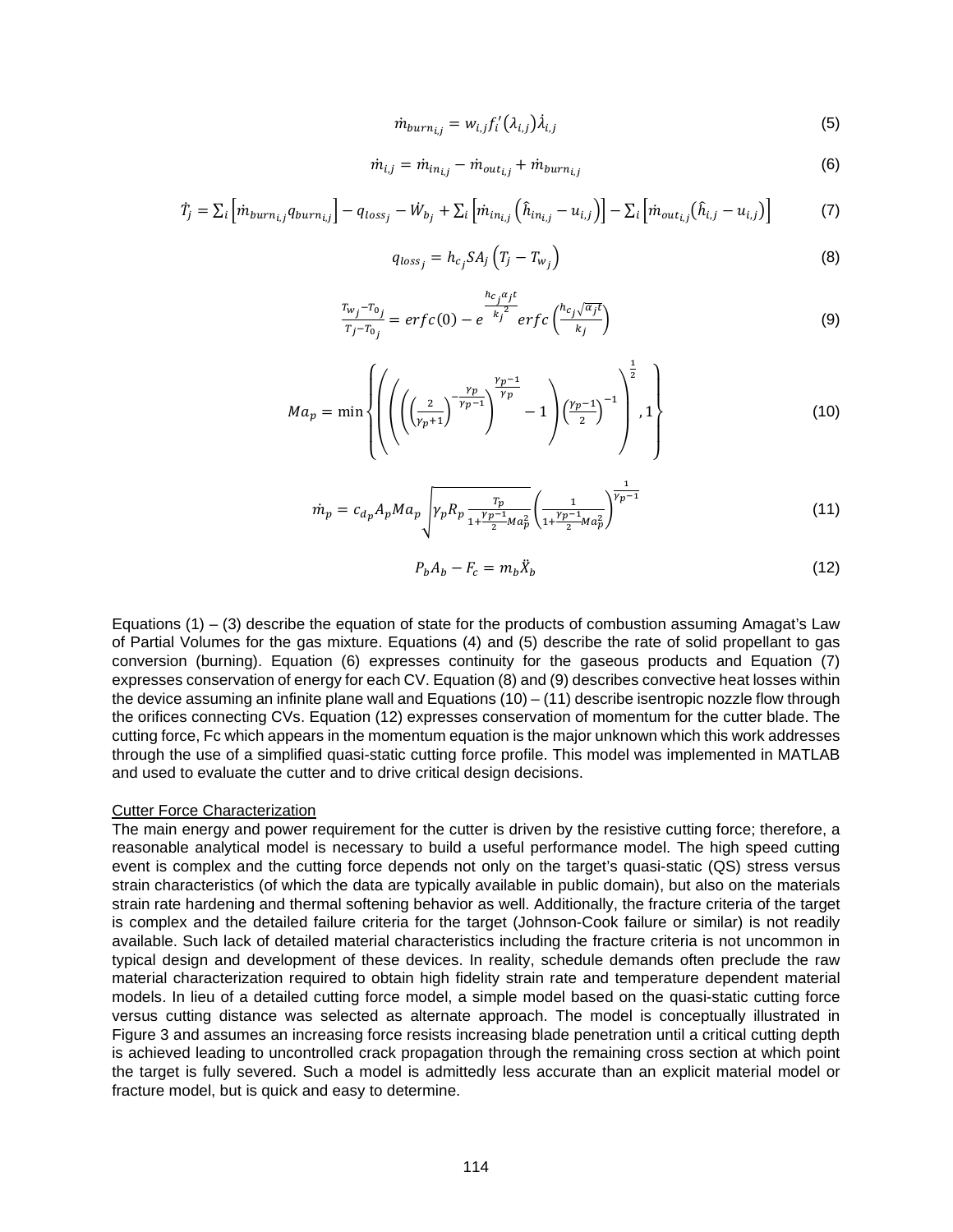

*Figure 3. Illustration of Cutting Depth Leading to Uncontrolled Crack Propogation* 

The quasi-static model was determined by severing three (3) 6.35-mm (0.250-inch) custom 455 H1000 sample targets using a representative cutter. The blade was forced against the target using a hand pumped hydraulic ram while hydraulic pressure was monitored and ram stroke measured using an linear variable differential transducer. The collected data provided a cutting force vs distance curve which was enveloped using a piecewise linear lookup table for use in the internal ballistic model. A photo of the test setup and the resulting cutting force vs distance model is provided in Figure 4. In each of the three (3) samples, the blade penetrated the target between 3.56 mm (0.14 inch) and 3.81 mm (0.15 inch) before fracture occurred with uncontrolled crack propagation through the remaining section of the target. Within the context of the simple quasi-static cutting force model, this was used as the critical cutting distance to achieve fracture and the cutting force was reduced to zero once this was reached.



*Figure 4. Cutting Force Measurement Setup (left); QS Cutting Force Model (right); Severed Target (bottom)*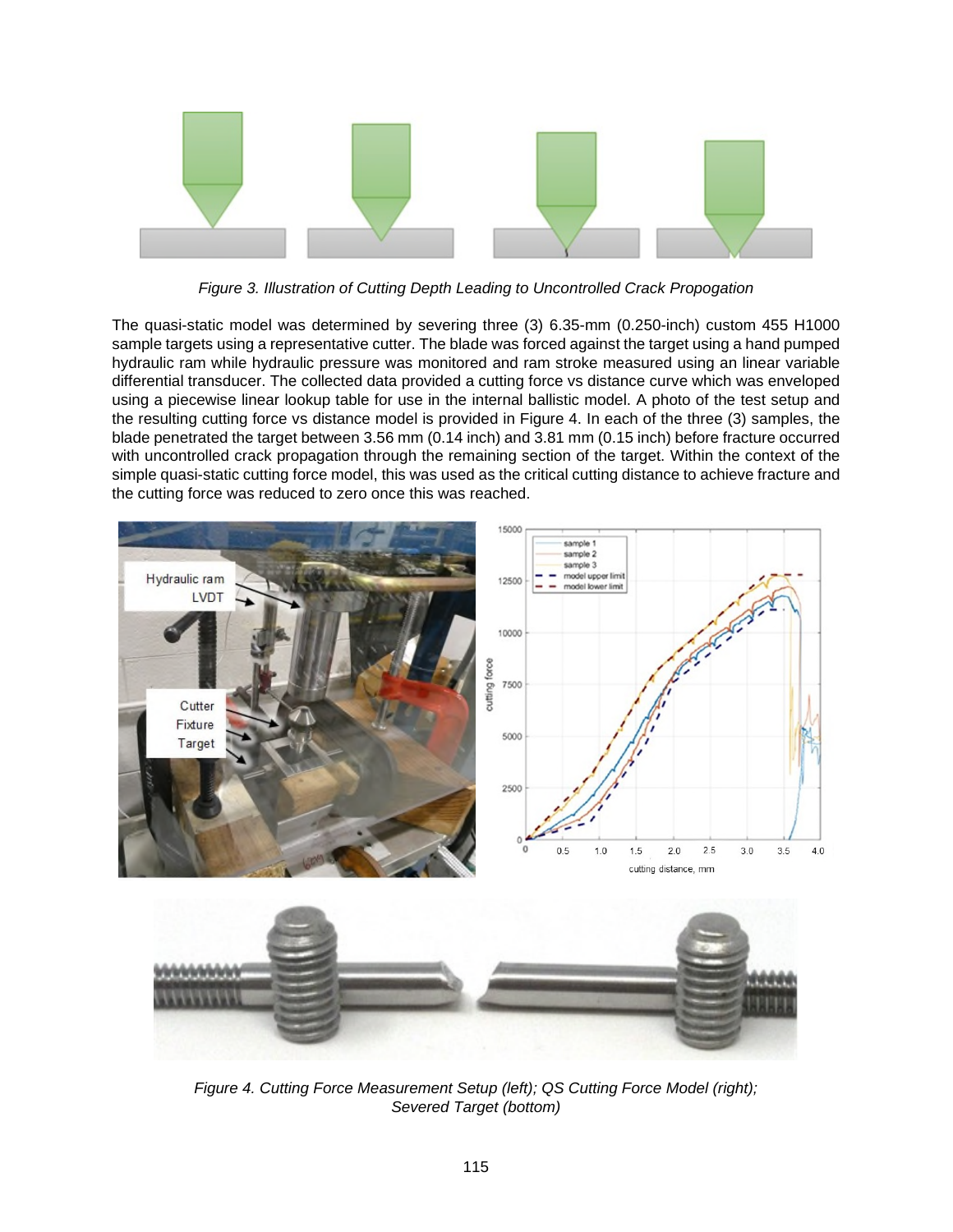### Model Validation

The analytical model parameters were continuously modified and validated as data was collected during the development phase of the program. Closed bomb (2 cm<sup>3</sup>) testing, depicted in Figure 5, was performed to characterize the pressure cartridge output in a small volume and to ensure the main propellant modeling characteristics (burning form function, linear burning rates, impetus, etc.) were representative of the propellant lot being used. The analytical model previously described is readily tailorable to a closed bomb configuration by turning off mass flow through all orifices and fixing the blade such that no boundary work is performed by the gas products. Results of a typical closed bomb trace and model prediction is presented in Figure 6 and demonstrate a satisfactory match, indicating the model accurately captures the burning and gas generation characteristics of the pressure cartridge.



*Figure 5. Functional Test Setup (left) and 2-cm<sup>3</sup> Closed Bomb (right)* 



*Figure 6. 2-cm<sup>3</sup> Closed Bomb Model Comparison*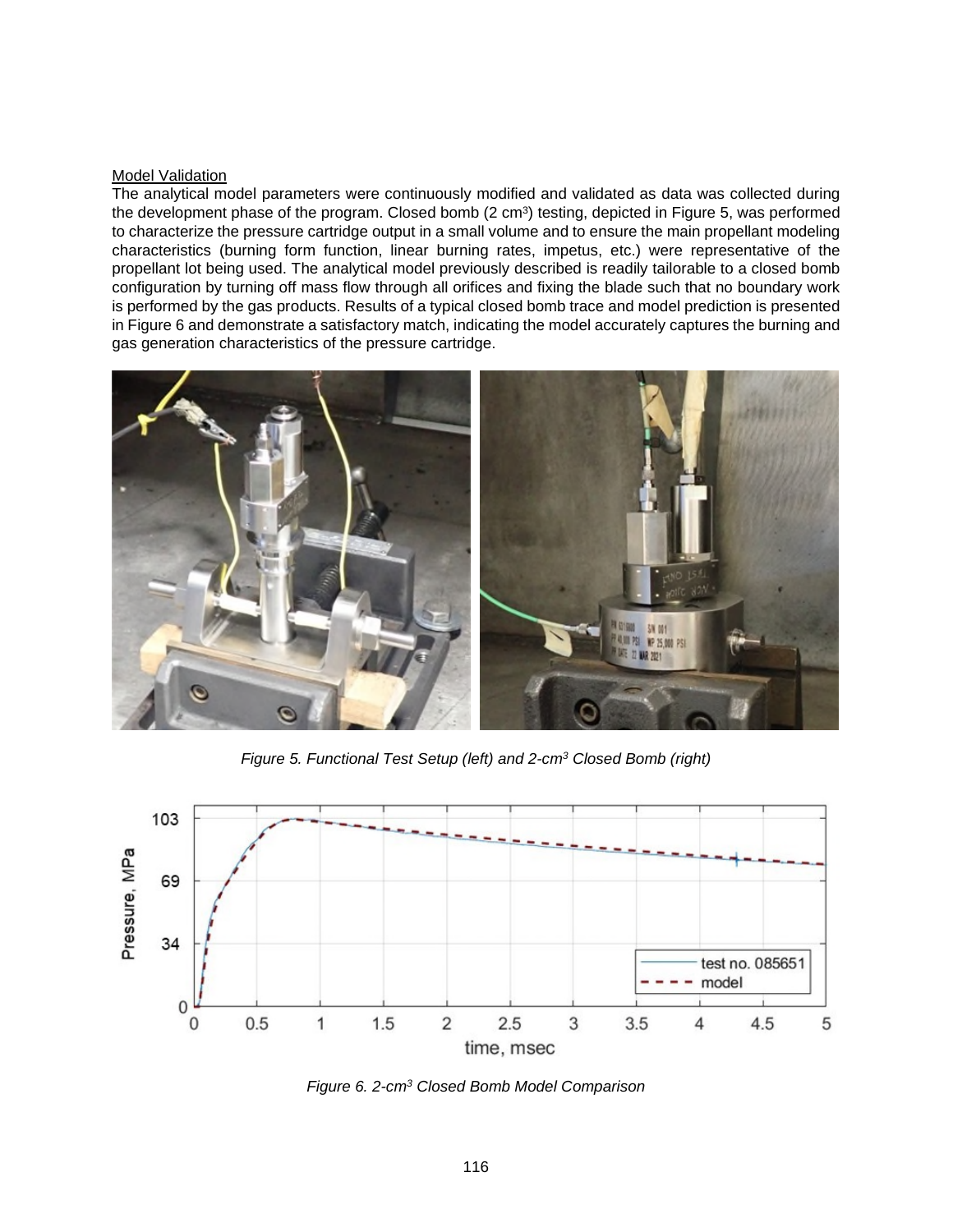The analytic model of the cutter was evaluated on an on-going basis as part of CEDs charge development program and was used to drive subsequent charge development loadings. The purpose of the charge development program was to determine the critical charge above which the cutter would successfully sever the target and below which the target would not be fully cut. An initial charge was selected using the analytic model setup based on the developed quasi-static severence mode, 2-cm<sup>3</sup> closed bomb test results, and initial engineering estimates for other model parameters. Initial baseline functional tests were performed (see Figure 5 for test configuration) and the model was refined based on the results then used to generate additional trial charges. The charge development effort is summarized in Table 1 with the loaded charge expressed as a fraction of the final determined production charge. Note that no peak pressure is reported for tests performed with 2 initaitors as pressure was measured in the redundant initiator port and a second initaitor precluded measurement.

| <b>Unique</b><br>Test No. | <b>No. Initiators</b> | <b>Loaded Charge/</b><br><b>Final Charge</b> | <b>Test</b><br>Temp | Peak<br><b>Pressure</b> | <b>Target</b><br><b>Severence</b> |
|---------------------------|-----------------------|----------------------------------------------|---------------------|-------------------------|-----------------------------------|
| 085653                    | 1                     | 109%                                         | Amb                 | 79 MPa                  | Pass                              |
| 085654                    | 2                     | 110%                                         | Amb                 |                         | Pass                              |
| 085883                    | 1                     | 101%                                         | Amb                 | <b>Not Captured</b>     | Pass                              |
| 085884                    | 1                     | 94%                                          | Amb                 | 78 MPa                  | Pass                              |
| 085885                    | 1                     | 86%                                          | Amb                 | 73 MPa                  | Pass                              |
| 085886                    | 1                     | 77%                                          | Amb                 | 71 MPa                  | Pass                              |
| 085887                    | 1                     | 69%                                          | Amb                 | 63 MPa                  | Pass                              |
| 085945                    | 1                     | 61%                                          | Amb                 | 65 MPa                  | Fail                              |
| 085946                    | 1                     | 53%                                          | Amb                 | 61 MPa                  | Fail                              |
| 085949                    | $\overline{2}$        | 152%                                         | Amb                 |                         | Pass                              |
| 085950                    | 2                     | 160%                                         | Amb                 | ۰                       | Pass                              |
| 085951                    | $\overline{2}$        | 120%                                         | Hot                 |                         | Pass                              |
| 085952                    | $\overline{2}$        | 136%                                         | Hot                 |                         | Pass                              |
| 085953                    | 1                     | 80%                                          | Cold                | 65 MPa                  | Pass                              |
| 085954                    | 1                     | 70%                                          | Cold                | 64 MPa                  | Pass                              |

*Table 1. Charge Development Test Results* 

The analytic model output for test numbers 085887 and 085945 are presented in Figure 7 along with the measured test pressure. These two test conditions represent critical cases as the charge used in test number 085887 succesfully severed the target and a small reduction in charge, test number 085945, failed to fully cut the target. These cases therefore represent a critical test of the analytic model's usefulness, namely the ability to accurately predict the critical charge.

The analytic model correctly captures full severence of the target in simulation of test number 085887 and failure to fully cut in test number 085945. Post-function measurements of blade penetration without severence from test number 085945 indicated the blade had penetrated the target 3.45 mm (0.136 inch) prior to the blade momentum being halted without target severence and agree well with analytic model predictions. Overall peak pressures and secondary peak pressures (occurring after blade reaches end of stroke) from the model agreed well with measurements (within 5%) although the model predicts a slightly longer action time (approximately 0.2 ms). Examination of the pressure curve indicates the initial pressure rise may be predicted too long and could be a result of flake breakup resulting in a different form function than that which was implemented based on 2-cm<sup>3</sup> closed bomb testing. Despite this timing difference, the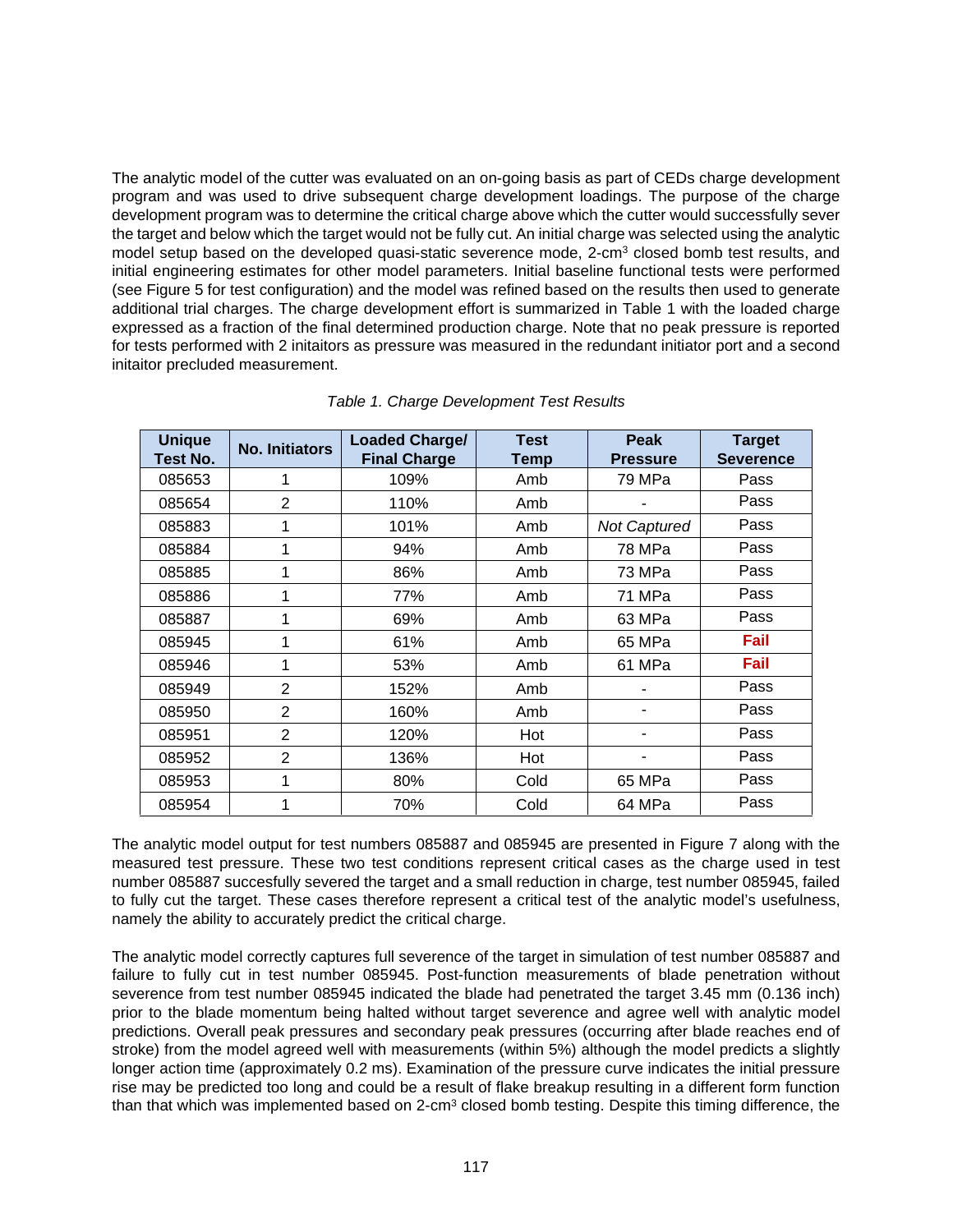model was determined to be sufficient for engineering application based on the overall agreement in peak pressures, successful prediction of total blade penetration, and overall time scale accuracy being well within the device's required function time.



*Figure 7. Cutter Model Comparison with Measured Pressure Data (top) and Additional Model Output*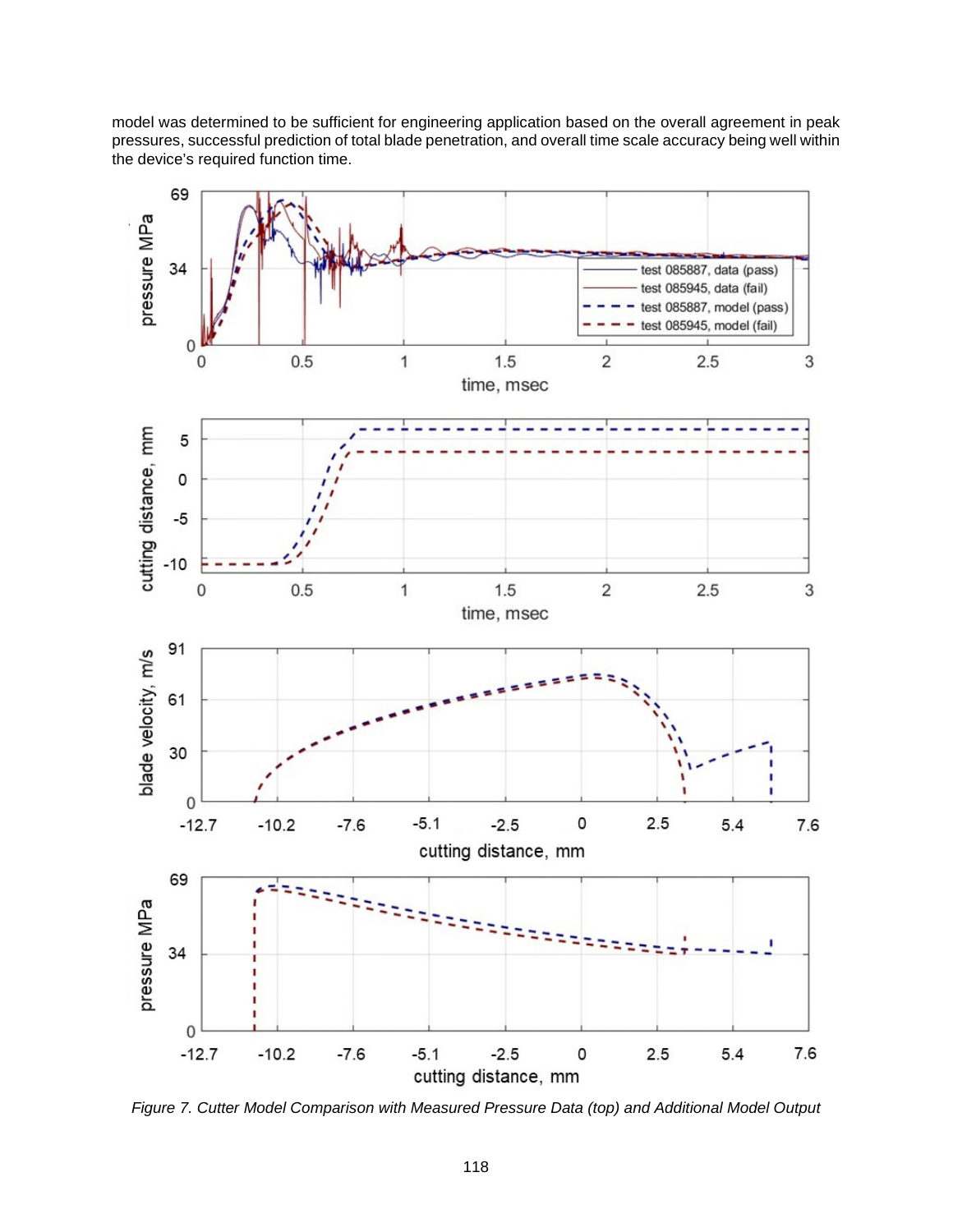# **Cutter Distance Observations**

The effect of increasing charge on the cutting depth prior to uncontrolled fracture is depicted in Figure 8 and is plotted as a function of the charge to nominal charge ratio in Figure 9. The depth of cut prior to uncontrolled fracture was estimated using a microscope and imaging software. Quasi-static samples exhibited a smooth cut and clean transition from blade penetration to uncontrolled crack propagation with approximately 3.68 mm (0.145 inch) of the severance occurring as a result of blade penetration. Charge ratios from zero (quasi-static data) up to approximately 110% of nominal resulted in very similar blade penetration depth prior to uncontrolled fracture and maintain the clean transition between penetration and crack propagation. At higher charge ratios (>140% of nominal charge weight) which resulted in higher pressures and cutting speeds, a dramatic reduction in blade penetration depth occurred and the clean transition from blade penetration to crack propagation was lost. Based on these results, it is believed that the quasi-static cutting model with a failure criteria based solely on blade penetration was a reasonable model choice for the cutting speeds encountered during a typical cutter firing, but would have been a poor choice for higher charge (cutting speed) conditions.



*Figure 8. Effect of Cartridge Charge on Cutting Depth/ Surface* 



*Figure 9. Cutting Depth to Achieve Uncontrolled Fracture Propagation as Function of Charge Ratio*